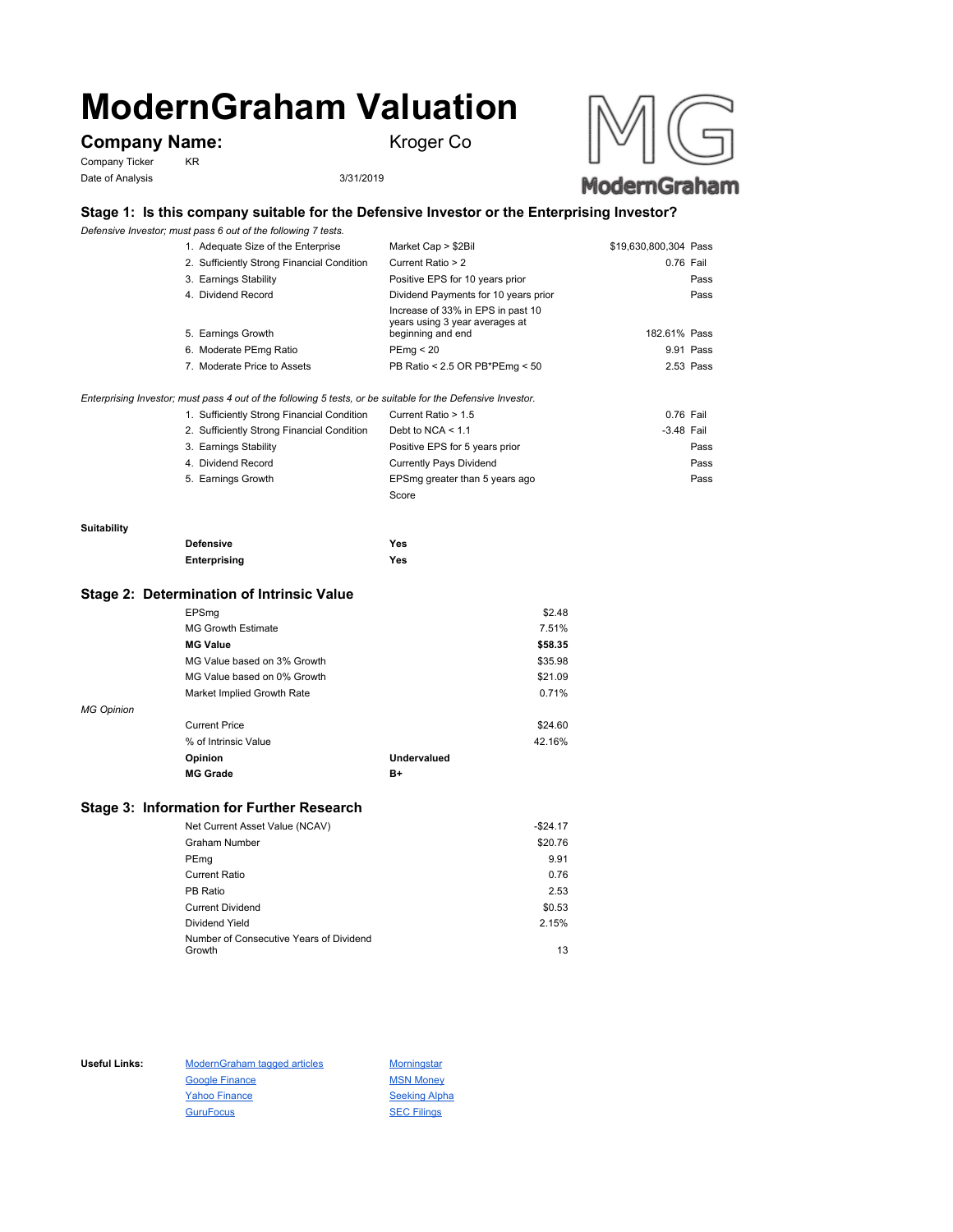| <b>EPS History</b>      |          | <b>EPSmg History</b>                 |                  |
|-------------------------|----------|--------------------------------------|------------------|
| <b>Next Fiscal Year</b> |          |                                      |                  |
| Estimate                |          | \$1.95 Next Fiscal Year Estimate     | \$2.48           |
| Jan2019                 | \$3.76   | Jan2019                              | \$2.61           |
| Jan2018                 | \$2.09   | Jan2018                              | \$1.98           |
| Jan2017                 | \$2.05   | Jan2017                              | \$1.86           |
| Jan2016                 | \$2.06   | Jan2016                              | \$1.65           |
| Jan2015                 | \$1.72   | Jan2015                              | \$1.36           |
| Jan2014                 | \$1.45   | Jan2014                              | \$1.07           |
| Jan2013                 | \$1.39   | Jan2013                              | \$0.84           |
| Jan2012                 | \$0.51   | Jan2012                              | \$0.59           |
| Jan2011                 | \$0.87   | Jan2011                              | \$0.66           |
| Jan2010                 | \$0.06   | Jan2010                              | \$0.59           |
| Jan2009                 | \$0.95   | Jan2009                              | \$0.78           |
| Jan2008                 | \$0.85   | Jan2008                              | \$0.62           |
| Jan2007                 | \$0.77   | Jan2007                              | \$0.50           |
| Jan2006                 | \$0.66   | Jan2006                              | \$0.39           |
| Jan2005                 | $-$0.07$ | Jan2005                              | \$0.30           |
| Jan2004                 | \$0.21   | Jan2004                              | \$0.49           |
| Jan2003                 |          | \$0.76 Balance Sheet Information     | 1/1/2019         |
| Jan2002                 |          | \$0.63 Total Current Assets          | \$10,803,000,000 |
| Jan2001                 |          | \$0.52 Total Current Liabilities     | \$14,274,000,000 |
| Jan2000                 |          | \$0.36 Long-Term Debt                | \$12,072,000,000 |
|                         |          | <b>Total Assets</b>                  | \$38,118,000,000 |
|                         |          | Intangible Assets                    | \$4,345,000,000  |
|                         |          | <b>Total Liabilities</b>             | \$30,283,000,000 |
|                         |          | Shares Outstanding (Diluted Average) | 806,000,000      |